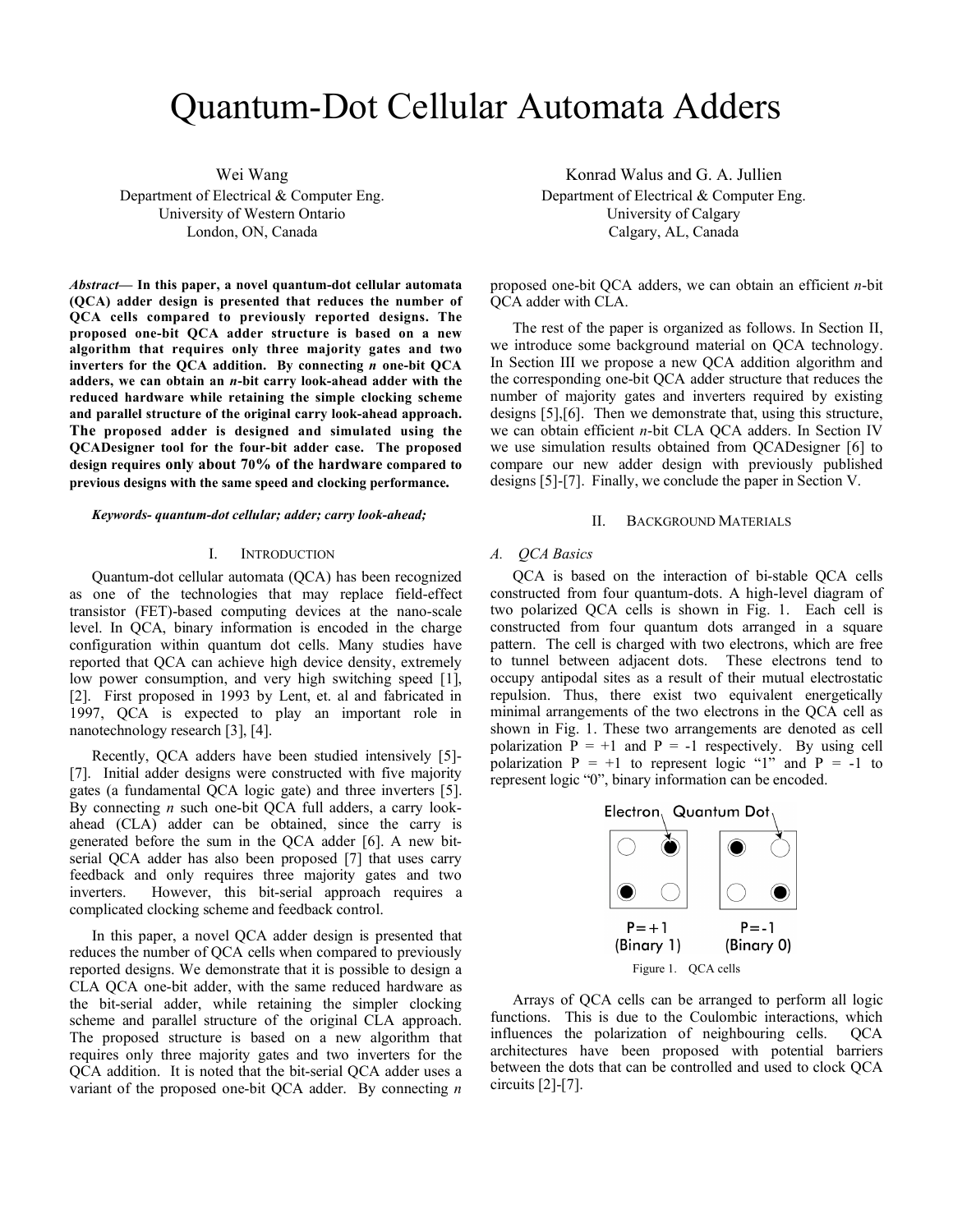# *B. QCA Logical Devices*

The fundamental QCA logic devices are the QCA wire, majority gate and inverter.

**QCA wire**: In a QCA wire, the binary signal propagates from input to output because of the Coulombic interactions between cells. This is a result of the system attempting to settle to a ground state. Any cells along the wire that are antipolarized to the input would be at a higher energy level, and would soon settle to the correct ground state. The propagation in a 90-degree QCA wire is shown in Fig. 2. Other than the 90 degree QCA wire, a 45-dgree QCA wire can also be used. In this case, the propagation of the binary signal alternates between the two polarizations. Further, there exists a so-called non-linear QCA wire, in which cells with 90-degree orientation can be placed next to one another, but off center.



Figure 2. A QCA wire (90-degree)

**Majority gate and inverter**: The majority gate and inverter are shown in Fig. 3 and Fig. 4 respectively. The majority gate performs a three-input logic function. Assuming the inputs are A, B and C, the logic function of the majority gate is

$$
m(A, B, C) = A \cdot B + B \cdot C + A \cdot C \tag{1}
$$

By fixing the polarization of one input as logic "1" or "0", we can obtain an OR gate and an AND gate respectively. More complex logic circuits can then be constructed from OR and AND gates.



# *C. QCA Adders*

The University of Notre Dame first proposed the design of a one-bit full adder. As shown in Fig. 5, it consists of five majority gates and three inverters [5], [6]. By connecting *n* such one-bit QCA full adders, a *n*-bit CLA adder can be obtained, since the carry is generated before the sum in the QCA adder. Recently, a new bit-serial QCA adder has also been proposed [7] that uses carry feedback and requires three majority gates, two inverters and feedback control. However, this bit-serial approach requires a complicated clocking scheme. In this paper we demonstrate that it is possible to design a QCA one-bit adder, with the same reduced hardware as the bit-serial adder, while retaining the simpler clocking scheme and parallel structure of the original carry look-ahead approach.



Figure 5. One-bit QCA full adder [5], [6]

# III. PROPOSED QCA ADDERS

In this section, we first propose a new QCA addition algorithm and the corresponding one-bit QCA adder structure that reduces the number of the majority gates and inverters required by existing designs [5]-[6]. Then, we demonstrate that, using this structure, we can obtain efficient carry lookahead *n*-bit QCA adders.

# *A. New QCA Addition Algorithm*

A one-bit full adder is defined as follows:

Inputs: Operand bits *a*, *b* and carry-in  $c_{in}$ 

Outputs: Sum bit *s* and carry-out *out c*

$$
s = a \cdot b \cdot c_{in} + a \cdot \overline{b} \cdot c_{in} + a \cdot b \cdot \overline{c_{in}} + a \cdot \overline{b} \cdot \overline{c_{in}}
$$
 (2a)

$$
c_{out} = a \cdot b + a \cdot c_{in} + b \cdot c_{in}
$$
 (2b)

**Proposition 1:** By using the majority function (1), we get the QCA addition algorithm as

$$
c_{out} = m(a, b, c_{in})
$$
 (3a)

$$
\overline{c_{out}} = m(\overline{a}, \overline{b}, \overline{c_{in}})
$$
 (3b)

$$
s = m(\overline{c_{out}}, c_{in}, m(a, b, \overline{c_{in}}))
$$
 (3c)

# **Proof:**

By using the majority function (1) and the equation (2b), we get

$$
c_{out} = a \cdot b + a \cdot c_{in} + b \cdot c_{in} = m(a, b, c_{in})
$$

$$
\overline{c_{out}} = \overline{a} \cdot \overline{b} + \overline{a} \cdot \overline{c_{in}} + \overline{b} \cdot \overline{c_{in}} = m(\overline{a}, \overline{b}, \overline{c_{in}})
$$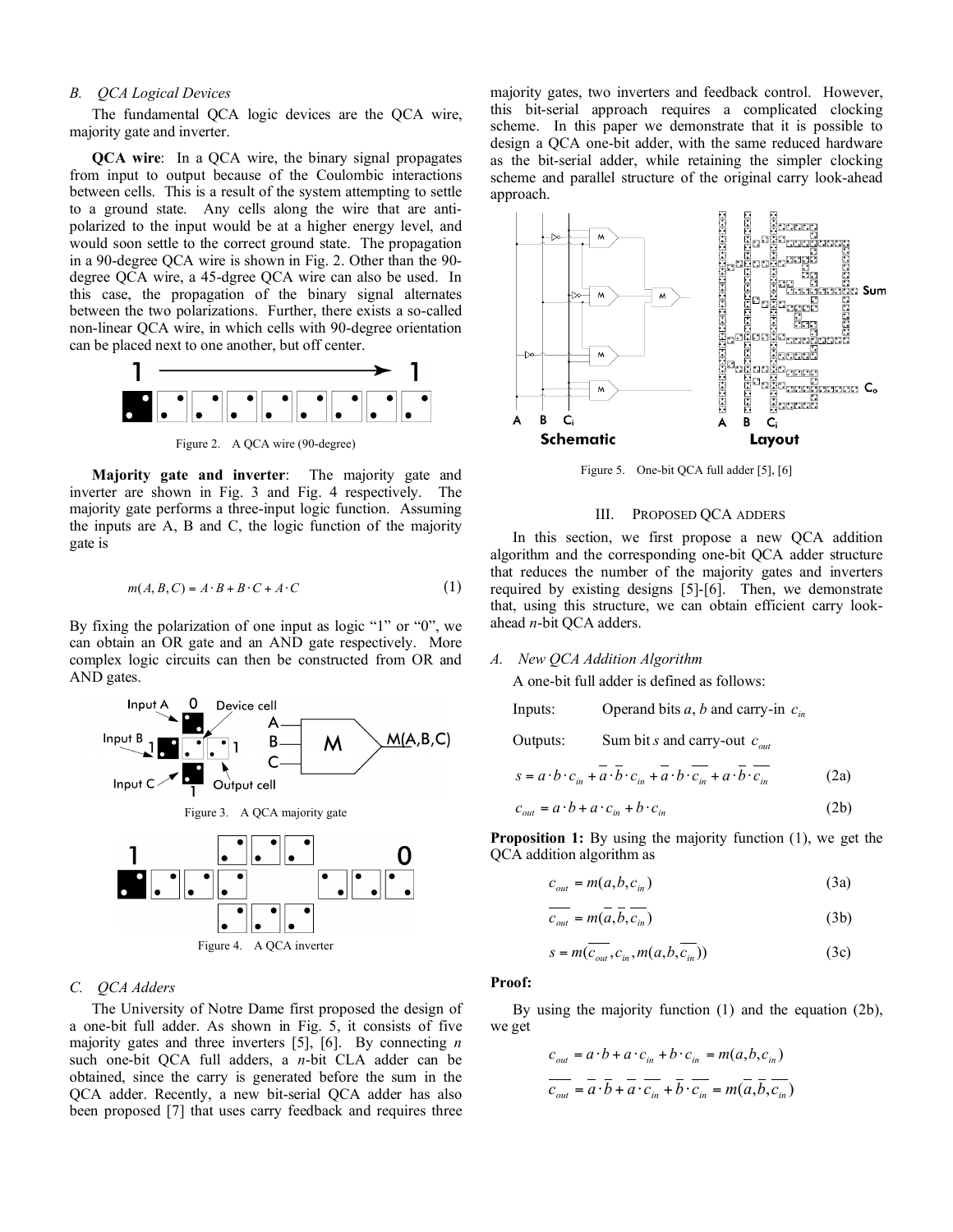Then, the equation (2a) can be rewritten as

$$
s = (a \cdot b + \overline{a} \cdot \overline{b})c_{in} + (\overline{a} \cdot b \cdot \overline{c_{in}} + a \cdot \overline{b} \cdot \overline{c_{in}})
$$
  
\n
$$
= [(\overline{a} \cdot \overline{b} + \overline{a} \cdot \overline{c_{in}} + \overline{b} \cdot \overline{c_{in}}) + (a \cdot b + a \cdot \overline{c_{in}} + b \cdot \overline{c_{in}})]c_{in} + (\overline{a} \cdot b \cdot \overline{c_{in}} + a \cdot \overline{b} \cdot \overline{c_{in}})
$$
  
\n
$$
= (\overline{a} \cdot \overline{b} + \overline{a} \cdot \overline{c_{in}} + \overline{b} \cdot \overline{c_{in}})c_{in} + (a \cdot b + a \cdot \overline{c_{in}} + b \cdot \overline{c_{in}})c_{in}
$$
  
\n
$$
+ (\overline{a} \cdot b \cdot \overline{c_{in}} + a \cdot \overline{b} \cdot \overline{c_{in}})
$$
  
\n
$$
= (\overline{a} \cdot \overline{b} + \overline{a} \cdot \overline{c_{in}} + \overline{b} \cdot \overline{c_{in}})c_{in} + (a \cdot b + a \cdot \overline{c_{in}} + b \cdot \overline{c_{in}})c_{in}
$$
  
\n
$$
+ (\overline{a} \cdot \overline{c_{in}} + \overline{b} \cdot \overline{c_{in}})(a \cdot \overline{c_{in}} + b \cdot \overline{c_{in}})
$$
  
\n
$$
= (\overline{a} \cdot \overline{b} + \overline{a} \cdot \overline{c_{in}} + \overline{b} \cdot \overline{c_{in}})c_{in} + (a \cdot b + a \cdot \overline{c_{in}} + b \cdot \overline{c_{in}})c_{in}
$$
  
\n
$$
+ (\overline{a} \cdot \overline{b} + \overline{a} \cdot \overline{c_{in}} + \overline{b} \cdot \overline{c_{in}})(a \cdot b + a \cdot \overline{c_{in}} + b \cdot \overline{c_{in}})
$$
  
\n
$$
= m(\overline{a}, \overline{b}, \overline{c}) \cdot c_{in} + m(a, b
$$

It is noteworthy that using a similar procedure, we can get two other equations to calculate *s.*

$$
s = m(\overline{c_{out}}, a, m(\overline{a}, b, c_{in}))
$$
 (4a)

$$
s = m(\overline{c_{out}}, b, m(a, \overline{b}, c_{in}))
$$
 (4b)

The equation (4a) is just a variant of (3c) by switching the signals *a* and  $c_{in}$ , while (4b) switches *b* with  $c_{in}$ . These two equations are the same as (3c) in terms of designing the QCA adder.

The advantage of the proposed algorithm is that it simplifies the QCA addition. Based on the proposed algorithm, the calculation of  $c_{out}$  involves one majority gate and the calculation of *s* involves two majority gates and two inversion operations  $\overline{c_{out}}$  and  $\overline{c_{in}}$ . In contrast, in the original QCA addition algorithm [5], [6], the calculation of  $c_{out}$  involves one majority gate and the calculation of *s* is

$$
s = m(m(a, b, c_{in}), m(a, b, c_{in}), m(a, b, c_{in}))
$$
 (5)

that requires four majority gates and three inversion operations  $a$ ,  $b$  and  $c_{in}$ . Thus, the original one-bit adder requires five majority gates and three inverters, while based on the proposed algorithm, it can be implemented by using only three majority gates and two inverters.

# *B. Proposed QCA Adders*

We now introduce a new design of one-bit QCA adder based on the proposed algorithm. The proposed one-bit QCA adder consists of three majority gates and two inverters as shown in Fig. 6. It results in reduced hardware compared to the original full adder [5], [6] and retains the simple clocking scheme. It is noted that the bit-serial QCA adder [7] uses a variant of the proposed one-bit QCA adder.



Figure 6. Proposed one-bit QCA full adder

To create an *n*-bit adder, we arrange *n* proposed one-bit adders vertically in a column. The clocking of the cells within the *n*-bit adder is designed such that the carry will propagate down to the last bit before the sum is calculated, thereby implementing a CLA adder. The proposed QCA adder design requires fewer majority gates and inverters while maintaining the same clocking scheme and speed in comparison with existing QCA adders. Compared to the bit-serial QCA adder, the proposed design is  $n$  times faster, at the expense of being approximately *n* times larger in area. Furthermore, the proposed design has a much simpler clocking scheme and does not require complicated feedback control.

The performance data of the proposed QCA adder and of those considered in [5], [6] and [7], are given in Table I. It is seen from Table I that the proposed design requires less hardware while retaining the simple clocking scheme and parallel structure of the original carry look-ahead approach.

TABLE I. COMPARISON OF QCA ADDERS

| <b>OCA</b> adders        | Complexity of one-bit                                          | Clocking    | <b>Speed</b>            |
|--------------------------|----------------------------------------------------------------|-------------|-------------------------|
| Proposed CLA             | Three majority gates<br>and two inverters                      | Simple      | Fast with<br><b>CLA</b> |
| Previous CLA<br>[5], [6] | Five majority gates<br>and three inverters                     | Simple      | Fast with<br><b>CLA</b> |
| Bit-serial [7]           | Three majority gates,<br>two inverters and<br>feedback control | Complicated | Slow                    |

## IV. SIMULATION RESULTS

The proposed QCA adders are designed and simulated by using the QCADesigner tool for the four-bit case. QCADesigner is a QCA layout and simulation tool developed at the University of Calgary. The design and simulation procedure is as follows. First, we generate the layout of the proposed one-bit adder. Then, we design a four-bit adder using the one-bit layout. Next, we setup the circuit clocking. Finally, we setup the vector table simulation to simulate the adder.